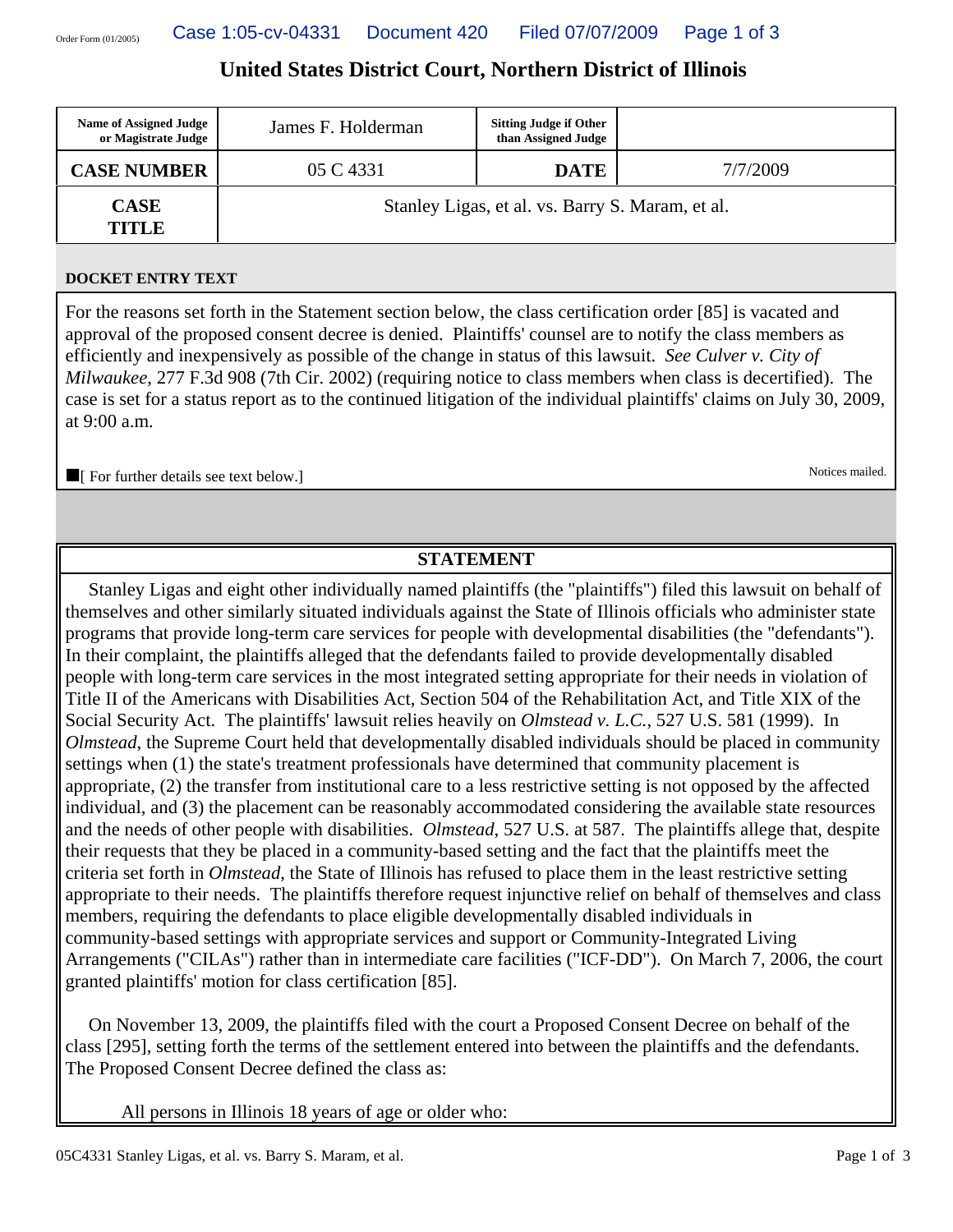(a) have mental retardation and/or other Developmental Disabilities and who are eligible for Medicaid ICF/MR services; Case 1:05-cv-04331 Document 420 Filed 07/07/2009 Page 2 of 3

- (b) with appropriate supports and services, could live in the community; and
- (c) either: (i) are, or will in the future be, institutionalized in private ICF-DDs with nine or more residents or (ii) are, or will in the future be, living in a homebased setting and are at risk of institutionalization because of their need for services.

(Proposed Consent Decree ¶ 2.) A "Notice of Proposed Class Action Settlement and Hearing" was sent to the class on March 31, 2009 [327].

 On July 1, 2009, the court held a hearing to determine the fairness, adequacy and reasonableness of the Proposed Consent Decree and to consider any objections by class members to the Decree. In preparation for the hearing, class members submitted more than 2,500 written objections to the Proposed Consent Decree. Approximately 240 people attended the fairness hearing, and thirty-four individual class members or their legal guardians spoke at the hearing. Many more objectors were represented at the hearing by counsel. A common theme among the objectors was the concern that many developmentally disabled individuals, who are within the class definition, would be adversely affected by provisions of the Proposed Consent Decree even though the individual neither met the *Olmstead* criteria nor desired placement in a community-based setting.

 The class definition included in the Proposed Consent Decree is considerably broader than the class contemplated by the plaintiffs' lawsuit and, because of the highly individualized needs of the developmentally disabled as demonstrated at the fairness hearing, is unlikely to be rectified by modification of the class definition. To proceed as a class action, the potential class must satisfy the following criteria: (1) numerosity; (2) commonality of facts and law; (3) typicality between the class claims and those of the named parties; and (4) adequacy of the representation by the named parties and class counsel. Fed R. Civ. P. 23(a). The court may review its class certification "any time before a decision on the merits." *Movement for Opportunity & Equal. v. Gen. Motors Corp.*, 622 F.2d 1235, 1278 (7th Cir. 1980). "If the certification of the class is later deemed to be improvident, the court may decertify" the class. *Eggleston v. Chi. Journeymen Plumbers' Local Union No. 130*, 657 F.2d 890, 896 (7th Cir. 1981).

 The named plaintiffs assert that they meet the criteria set forth in *Olmstead*, but the class definition fails to restrict the class to developmentally disabled individuals that are eligible for, and desire, community placement. Indeed, many of the objections received by the court concerned class members that were neither eligible for, nor desired, community placement. And based on the objections raised at the fairness hearing, it appears that sufficient commonality does not exist among the highly specialized needs and desires of the class members and their legal guardians. Similarly, because the named plaintiffs meet the conditions set forth in *Olmstead* insofar as they have been adjudged eligible for, and desirous of, community placement, the named plaintiffs' claims are not typical of class members who may or may not satisfy the *Olmstead* criteria. It therefore became clear to the court at the fairness hearing that commonality and typicality among class members are lacking in this case. *See Keele v. Wexler*, 149 F.3d 589, 595 (7th Cir. 1998) (explaining that commonality is closely related to typicality). Consequently, decertification of the class is appropriate.

 In addition, briefing and arguments by the various parties' counsel as well as the statements of the individual objectors, both at the July 1, 2009 hearing and in writing, establish that the settlement negotiated by the plaintiffs and the defendants is considerably broader than was necessary to address the needs of the